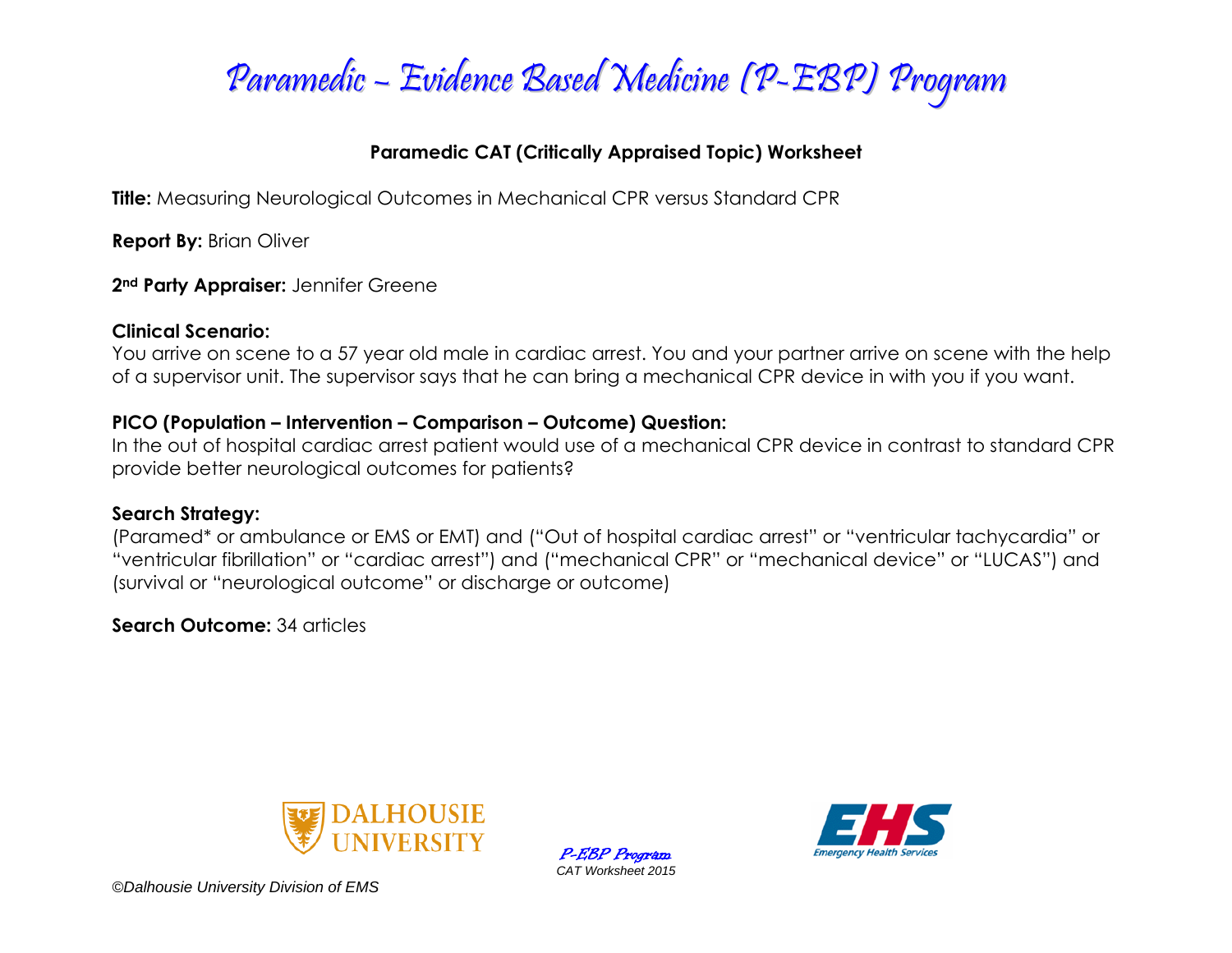## Paramedic – Evidence Based Medicine (P-EBP) Program

| <b>Relevant Papers:</b> |                                                 |                                                             |                                                                            |                                                                                                                                                                                                  |                                                                                                                                   |
|-------------------------|-------------------------------------------------|-------------------------------------------------------------|----------------------------------------------------------------------------|--------------------------------------------------------------------------------------------------------------------------------------------------------------------------------------------------|-----------------------------------------------------------------------------------------------------------------------------------|
| AUTHOR, DATE            | POPULATION:<br>SAMPLE<br><b>CHARACTERISTICS</b> | <b>DESIGN (LOE)</b>                                         | <b>OUTCOMES</b>                                                            | <b>RESULTS</b>                                                                                                                                                                                   | STRENGTHS/<br>WEAKNESSES                                                                                                          |
| Youngquist et al. 2016. | 2600 adult patients in<br><b>OHCA</b>           | Observational<br>Cohort Study                               | <b>Functional Survival</b><br>(Cerebral<br>performance<br>category 1 or 2) | Unadjusted neurologically<br>survival was 4% among<br>mech-CC and 11%<br>among man-CC<br>$(p<0.0001)$ .                                                                                          | Non-randomized<br>study (weakness)<br>There were some<br>unmeasured<br>cofounders(weakness)<br>Large sample size<br>(strength)    |
| Jennings et al, 2012.   | 286 adult patients in<br><b>OHCA</b>            | Retrospective study<br>using matched<br>case-control design | Survival to hospital<br>and survival to<br>hospital discharge              | Survival to hospital with A-<br>CPR was 26% versus 20%<br>with C-CPR. (AOR (95% CI)<br>was 1,69)<br>Survival to discharge with<br>A-CPR was 3% versus 7%<br>of those with C-CPR (AOR<br>$= 1.80$ | Non-randomized<br>(weakness)<br>Retrospective<br>(weakness)<br>Characteristics of<br>cases and control<br>very similar (strength) |
| Schmidbauer et al. 2017 | 24316 adult patients in<br><b>OHCA</b>          | Retrospective<br>anaylsis                                   | 30-day survival                                                            | Unadjusted 30-day<br>survival with A-CPR was<br>6.3% versus 12.8% in M-<br>CPR (AOR 0.72 (95% CI<br>$0.62 - 0.84$ ) p < 0.001)                                                                   | Large sample size<br>(strength)<br>Possible selection bias<br>(non-randomized)<br>Possible unmeasured<br>cofounders               |
| Perkins, et al. 2014    | 4471 adult patients in<br>non-traumatic OHCA    | Pragmatic, cluster-<br>randomised open-                     | 30-day survival                                                            | 30-day survival with<br>LUCAS-2 was 6%<br>compared to 7% in                                                                                                                                      | Large sample size<br>Randomised                                                                                                   |



P-EBP Program *CAT Worksheet 2015*



*©Dalhousie University Division of EMS*